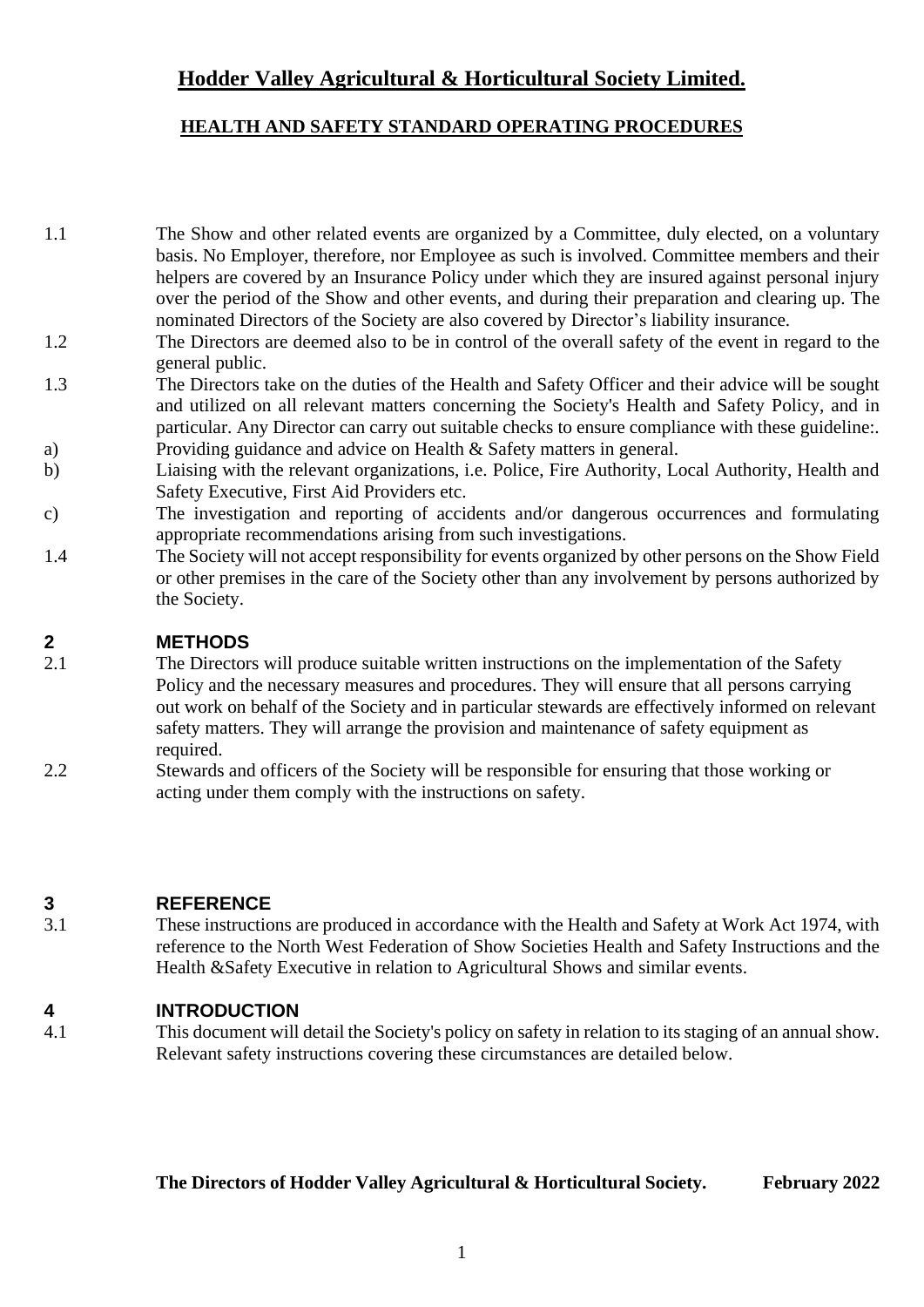## **5 RESPONSIBILITIES**

- 5.1 The drafting of safety policies will be the responsibility of the Directors of the Society.
- 5.2 Persons responsible for the control and supervision of others carrying out work on behalf of the Society are responsible, so far as is reasonably practicable, for ensuring that those working under them conduct themselves with proper regard to the safety of themselves and other persons. Equally those carrying out work for the Society must ensure that they take reasonable care for the health and safety of themselves and other persons and must co-operate with instructions in complying with health and safety legislation.
- 5.3 During the actual Show, each steward, has a continuing responsibility whilst carrying out their duties as directed and can take such measures as it is reasonable for a person in his/her position, to ensure the safety of all persons on the show field. Specialist stewards i.e. horse, sheep, goats and trade stands etc. have special additional responsibilities within their own sections to apply their specialist knowledge to minimize risks to safety. All stewards have the authority of the Chairman to intervene or stop any event, movement of stock vehicles, demonstration or display that they consider to be unsafe. The Directors have a further responsibility to give advice on safety matters to any person on the show field and likewise is authorized to intervene or stop any action which he considers is unsafe or in contravention of statutory Health and Safety requirements or guidelines.
- 5.4 Committee members will be available to answer queries from members of the public and exhibitors and will wherever possible wear a badge or red hi vis vest aiding easy identification.
- 5.5 In the event of an individual failing to comply with proper safety procedures, then the matter must be reported to the Secretary.

## **6 ACCIDENTS**

- 6.1 Should an accident occur, then those present, under the guidance of the Director or Steward at the scene, should take such necessary action to save or preserve life and seek the necessary medical assistance at the scene. It follows, therefore, that it is the responsibility of stewards to be aware at all times of the availability of first aid, medical and veterinary assistance.
- 6.2 All accidents involving injury must be reported to the Secretary's office as quickly as possible. Accidents involving livestock should be reported, through the Secretary, to the Health and Safety Executive and those from other causes should be reported to the local authority Environmental Health Officer. The Directors will be responsible for investigating accidents and taking all the necessary reporting action.
- 6.3 The Directors will maintain an accident record book.

## **7 INCIDENTS INVOLVING VIOLENCE, ABUSE OR CRUELTY**

7.1 All stewards and directors are expected to use their discretion and exercise responsibility on behalf of the Society in the event of an incident of antisocial behaviour or cruelty to people or livestock. If the steward/director concerned cannot deal with the incident satisfactorily and promptly then the matter must be swiftly reported to the Secretary (Secretary's office). The Secretary will contact the police and/or Honorary Veterinary Officer (if applicable) immediately if the steward/director has been unable to do so.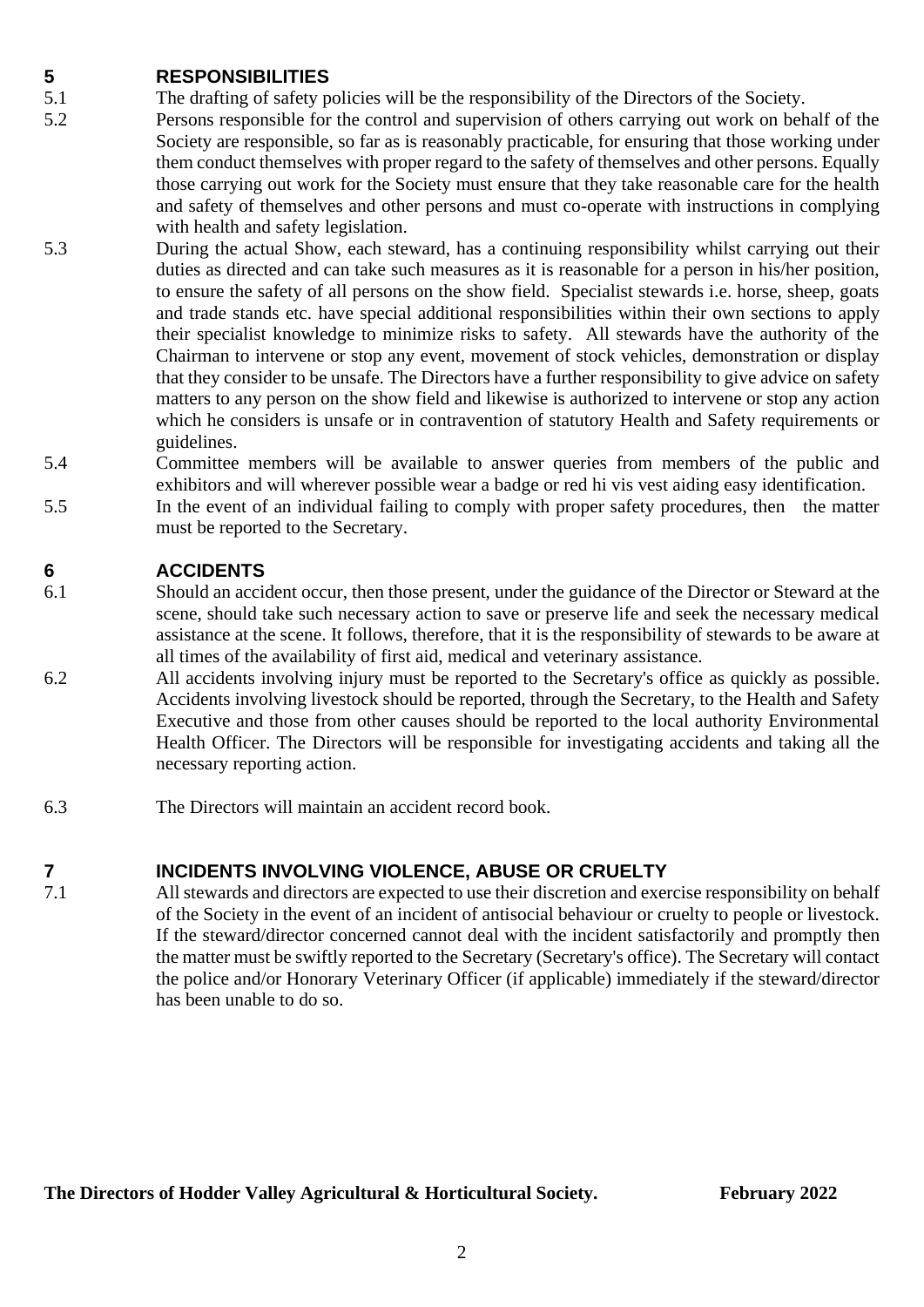## **8 ELECTRICITY**

- 8.1. There is no mains electricity linked to the show field. Power is provided by hired generators. Rental of electrical supply is available to the approved caterers and Trade Stands exhibiting on the field. All exhibitors in the Marquees requiring power **MUST** rent supply from the Show generators. If traders exhibiting on the field outside the marquee wish to provide their own generator it must be of the "Super Silent" type. All generators must be fitted with MCB and RCD protection and appropriately earthed. An earth spike fastened to the generator's chassis and system earth and driven into the earth is the usual way of doing this. Generators should preferably fuelled by diesel, be fuelled up ready before arrival on site and have sufficient fuel on board to avoid refuelling on-site to avoid spillage, fire and pollution. CO2 and Foam Fire Extinguishers must be provided.
- 8.2. Exhibitors must be able to demonstrate that their Portable Electrical Equipment or installation is in good order and has been inspected and is certified within PAT test Cert or Installation Test cert regulations.
- 8.3 The Directors will carry out suitable checks, e.g. by sample inspection, to ensure equipment is in good condition. When unsafe equipment is found it will be removed from service. The Chairman's decision is final.

## **9 LIQUID PETROLEUM GAS (LPG)**

- 9.1 Users of liquid petroleum gas (LPG) on the show field are responsible for ensuring the correct and proper usage of this gas, together with proper storage of cylinders. It is also their responsibility to ensure that all appliances have been properly examined, tested and labelled accordingly.
- 9.2 The Directors will carry out suitable checks, e.g. by sample inspection, to ensure equipment is in good condition. When unsafe equipment is found it will be removed from service. The Chairman's decision is final

## **10 CONTRACTORS AND EXHIBITORS**

- 10.1 All Contractors and Trade Exhibitors must read and comply with the instructions contained in the appropriate Trade Stand Regulations.
- 10.2 Contractors and Trade Exhibitors at the show must ensure that they take all reasonable measures in the interests of the safety of their employees and of the public. With regard to their employees, this is to include such training as may be necessary before the show for the safe use of all equipment associated with the show including machinery, catering equipment and tents.

### **11 MACHINERY**

- 11.1 No plant, machinery or equipment used on the show field may be operated by any person who is not fully trained in its safe use and no item of equipment may be used by persons under sixteen years of age. Users of all-terrain vehicles (ATVs) should wear a motorcycle helmet to proper standards when using ATVs on rough or steep terrain. All operators should hold an appropriate licence where applicable.
- 11.2 The driver of a vehicle when reversing should ensure that there is another person observing at the rear of the vehicle.
- 11.3 Plant or machinery may only be operated and demonstrated providing adequate precautions are taken to protect the operator and by-standers. A fenced-off area must be used, and members of the public prevented from entering it. The area must be of sufficient size to keep the public clear of ejected objects, e.g. chippings. Stewards will check any demonstrations and have the authority to close them if it is felt they are unsafe and a risk to the public.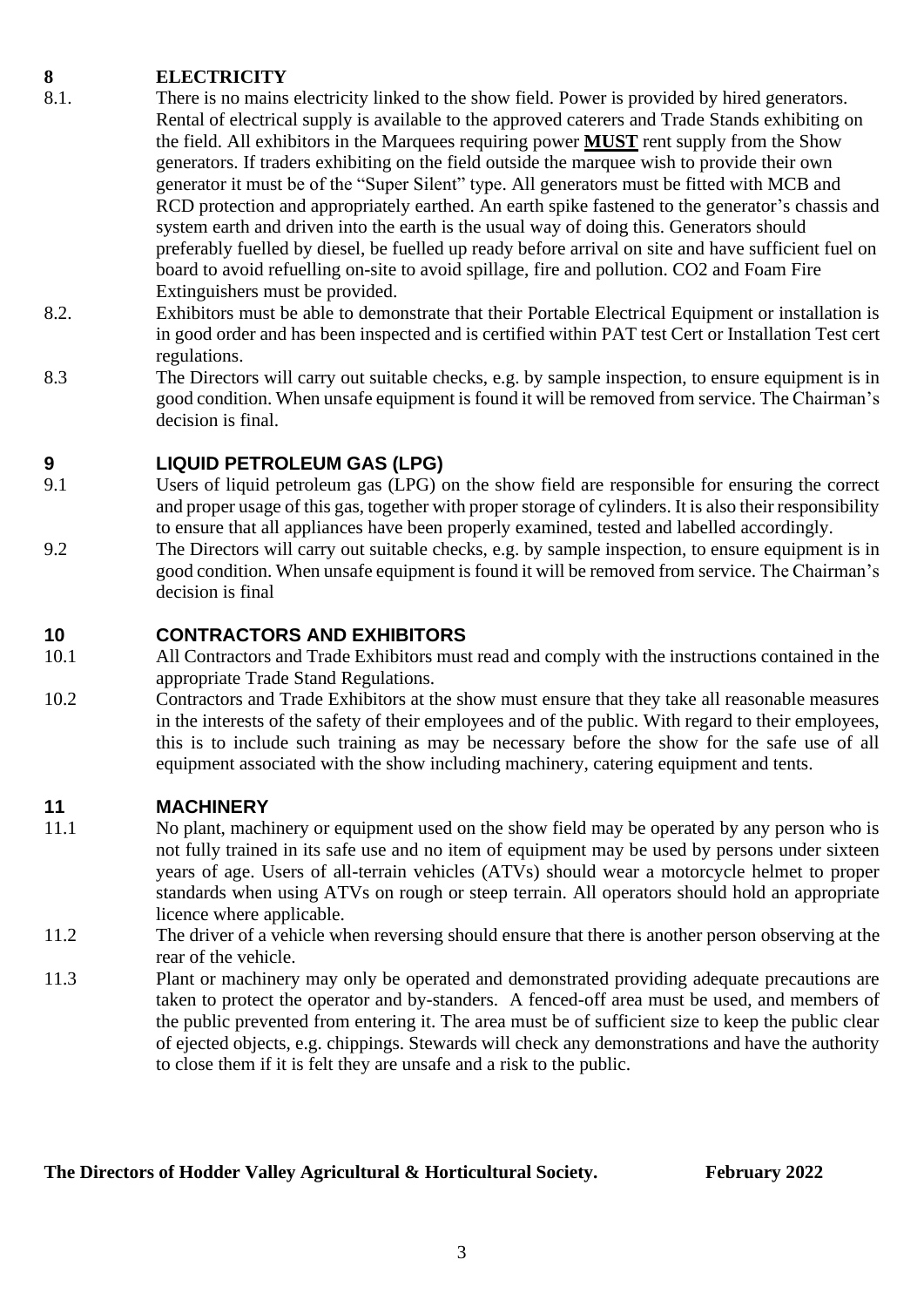- 11.4 Any ropes, chains or other devices used to tow vehicles or trailers on or off the site should be checked previously to ensure they are adequate strength or construction. Drivers must be told of the importance of hitching the towing chain or rope below the axle of the towing tractor and only tractors fitted with approved rollover protection should be used for this purpose.
- 11.5 Static exhibits of machinery must be equipped with guards to full current regulation standards and established in such a way that they do not present a risk to any person. Any part of the plant, which relies on oil pressure in a ram or similar device to support it, must be physically propped during the period it is on display.

## **12 LIVESTOCK**

- 12.1 Whenever animals, particularly horses and cattle, are being moved through areas from which the public are not excluded, all reasonably practicable measures are to be taken to segregate such animals from the public by means of separate walkways, crossings, etc. With a large majority of the public attending shows that are unfamiliar with these animals it is essential to enforce this segregation and thus avoid accidents. It is the responsibility of exhibitors to ensure that their particular animal will not cause risk to the public and it is the responsibility of stewards and other officials to ensure that the preventative measures are maintained.
- 12.2 It is particularly important to avoid the accumulation of exhibitors and stock outside collecting rings. Stewards should take the necessary action if a class is running late to delay the arrival of the exhibitors for the next class. There is a particularly high risk when animals are kept stationary in areas to which the public have unrestricted access.
- 12.3 In the best interests of safety where necessary stewards are empowered by the Society to deny members of the public access to the lines housing livestock. When stock is moving from its lines to judging rings the section's senior steward is requested to ensure supervision is maintained to ensure that the proper routes are used.
- 12.4 No animal that is excited or aggressive should be paraded and may, at the discretion of the senior steward, be instructed to be withdrawn from the class or parade. Children under 16 years of age must not handle any large or fractious animal.
- 12.5 Riders of horses and ponies are to wear suitable protective headwear at all times on the show field in accordance with the regulations of their parent society. Those wearing hats with a chinstrap must have this secured at all times, except when receiving prizes.
- 12.6 Dogs, with the exception of guide dogs or other trained dogs taking part in an exhibition, display or Sheep Dog Trials, must be on a lead. All dogs are not to enter any of the Livestock Areas,
- 12.7. The Honorary Veterinary Officer is available for consultation and advice regarding any concern for the welfare or injury to an animal.
- 12.8. All Bio Security as recommended by DEFRA and Sheep and Goat Health Schemes will be complied with and contingency plan drawn up as per the legislation in place at the time.

## **13 FIRE PRECAUTIONS**

13.1 All persons must ensure that fire risks are kept to the minimum and should take preventative action in any situation, which might be considered to constitute a risk. Particular attention should be given to marquees and stalls where straw and dry fodder is in use. Smoking is prohibited in all such areas. Caterers are to ensure that adequate safety checks are carried out on food preparation and cooking equipment and also to ensure that an adequate supply of fully operational fire extinguishers are available.

All stewards are to ensure that they are familiar with the show field layout and are aware of the location of firefighting equipment.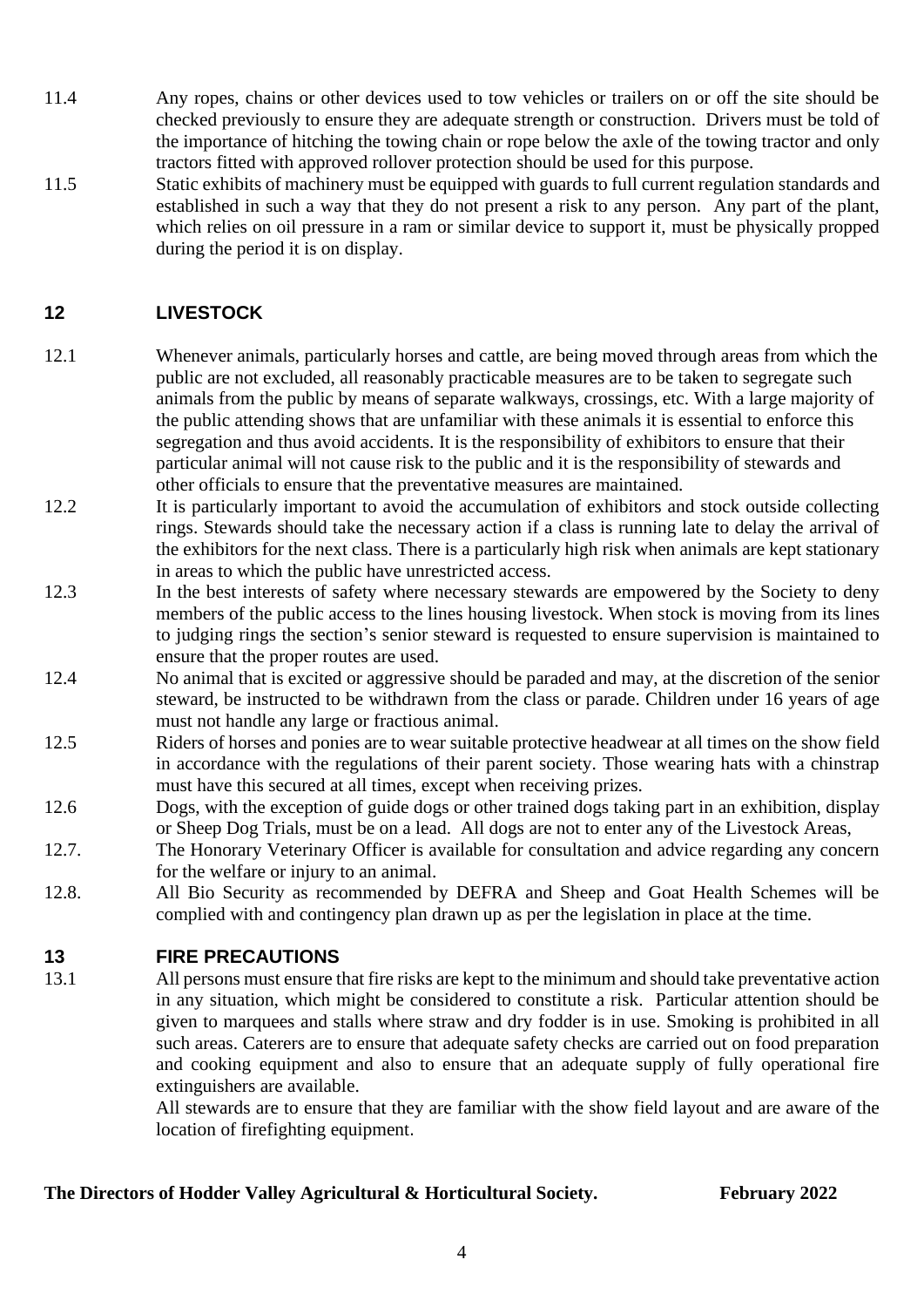## **14 MOTOR VEHICLES**

- 14.1 A special area is roped off for the display of Vintage Machinery. Tractors, Classic Cars, and Motorcycles are confined to this area except when required to parade in the Main Ring.
- 14.2 Stewards should ensure that the route from the display area to the Main Ring is kept clear and properly marshalled.
- 14.3Speed restrictions are applied throughout the site and there is a maximum speed limit of 10 mph on all approved vehicle routes

14.4All vehicle drivers and riders should be competent and should wear appropriate head protection

where necessary. No under-age drivers are allowed.

- 14.5 The Traffic Trained Persons are in attendance on the main road to direct traffic to and from the Show Field.
- 14.6 The direction of traffic on the Show Field will be under the control of the Traffic Trained Persons. In the event of any dispute then they should consult a Director or Steward who will wear Hi Vis jackets.
- 14.7In the event of an emergency the exit has been provided as drawn on the Field Plan.

## **15 PEDESTRIAN VISITORS**

15.1 Pedestrian visitor walkways are clearly marked and where they cross a busy traffic lane they are cordoned off or supervised by a steward.

## **16 CHILDREN**

- 16.1 Having regard to the natural curiosity of children and their ability to circumvent fences, barriers and other safeguards, stewards and other officials should be alert to circumstances where children could be at risk and be prepared to advise or act to eliminate such risk. Persons accompanying or in charge of children are to pay full and proper regard to protecting them from all sources of hazards.
- 16.2 Children under the age of sixteen must not be allowed to ride on or operate machinery, including all-terrain vehicles.

## **17 FIRST AID**

- 17.1 On the show day fully trained First Aid providers are present on the show field. Guidance for the appropriate number of medical personnel on duty on the show day is taken by consulting the 'Purple Guide'.
- 17.2 All stewards and directors of the Society should be aware of the location of the First Aiders post, which is highlighted on the Field Plan.
- 17.3 Assistance in an emergency may additionally be summoned from The Secretary's Office where the Secretary can telephone any of the Emergency Services.

### **18. SHOW RING FENCING**

- 18.1 Livestock penning in the main part is in an enclosed Marquee with crowd barriers around the external ring. There will be additional penning made up of standard sheep hurdles for the sheep.
- 18.2. The Main Ring fencing comprises of interlocking fixed legged crowd control barriers.
- 18.3 Shire Horse showing rings are double roped.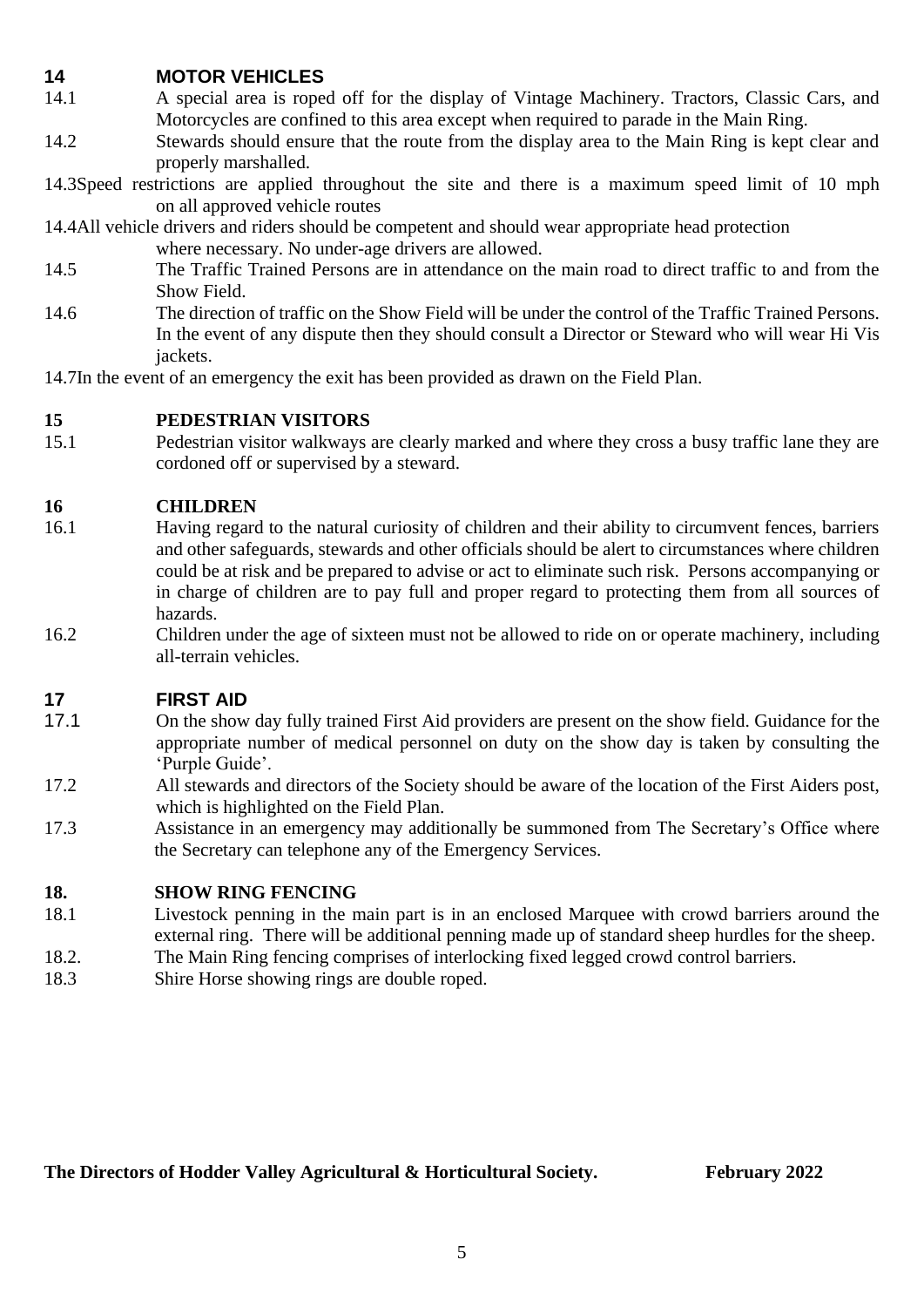### **19 EMERGENCY CONTINGENCY PLAN**

- 19.1 A Site Control Plan has been drawn up where the show field and public parking area has been . zoned with each area containing a holding area.
- 19.2 A declaration of an emergency can be made by any two of the Directors and consultation with Police Officer if available. The implementation of the contingency plan should not be taken lightly, and all haste should be made to put it into action.
- 19.3 In the event of it being necessary to put the emergency plan in place, the emergency will be notified by way of a loud speaker announcement using the words **' COULD MR TADS PLEASE COME TO THE SECRETARY'S OFFICE'** This message will be repeated three times. All Directors, Committee members and Stewards will make their way if safe to do so to the Secretary's office which will be used as the Incident Control centre.
- 19.4 Should there be a power failure of the communications system, THREE long blasts on a Claxton horn will be sounded. On hearing this, Directors, Committee members and Stewards should make their way to the Incident Control point as soon as possible.
- 19.5 The message delivered in this way should help alleviate any panic.
- 19.6 In the event of the Secretary's office being unavailable due to the incident affecting this area the following loudspeaker announcement will be made **'COULD MR TADS PLEASE MAKE THEIR WAY TO THE HANDICRAFT TENT'** This marquee will be used as the RESERVE Incident Control centre.
- 19.7 In the event of the loudspeaker being unavailable in this instance **TWO** short blasts three times will be sounded on the claxton horn. On hearing of this, the Directors, Committee members and Stewards should make their way to the RESERVE Incident Control point as soon as possible.
- 19.8 Emergency communication between the Directors and stewards will be maintained by way of two-way radio. An appointed Director will act as incident controller to liaise with the emergency services.
- 19.9 Once an emergency has been declared, Directors, committee members and stewards will offer all assistance possible to the emergency services and be guided by the police officer's instructions, if available.
- 20.0 Upon the advice of the appointed Director or Police Officer on duty, the holding areas or emergency exit will be utilized allowing the main entrance to be used for emergency services.
- 20.1 All Stewards, Directors and Committee members will be issued with an information card regarding the emergency contingency plans.